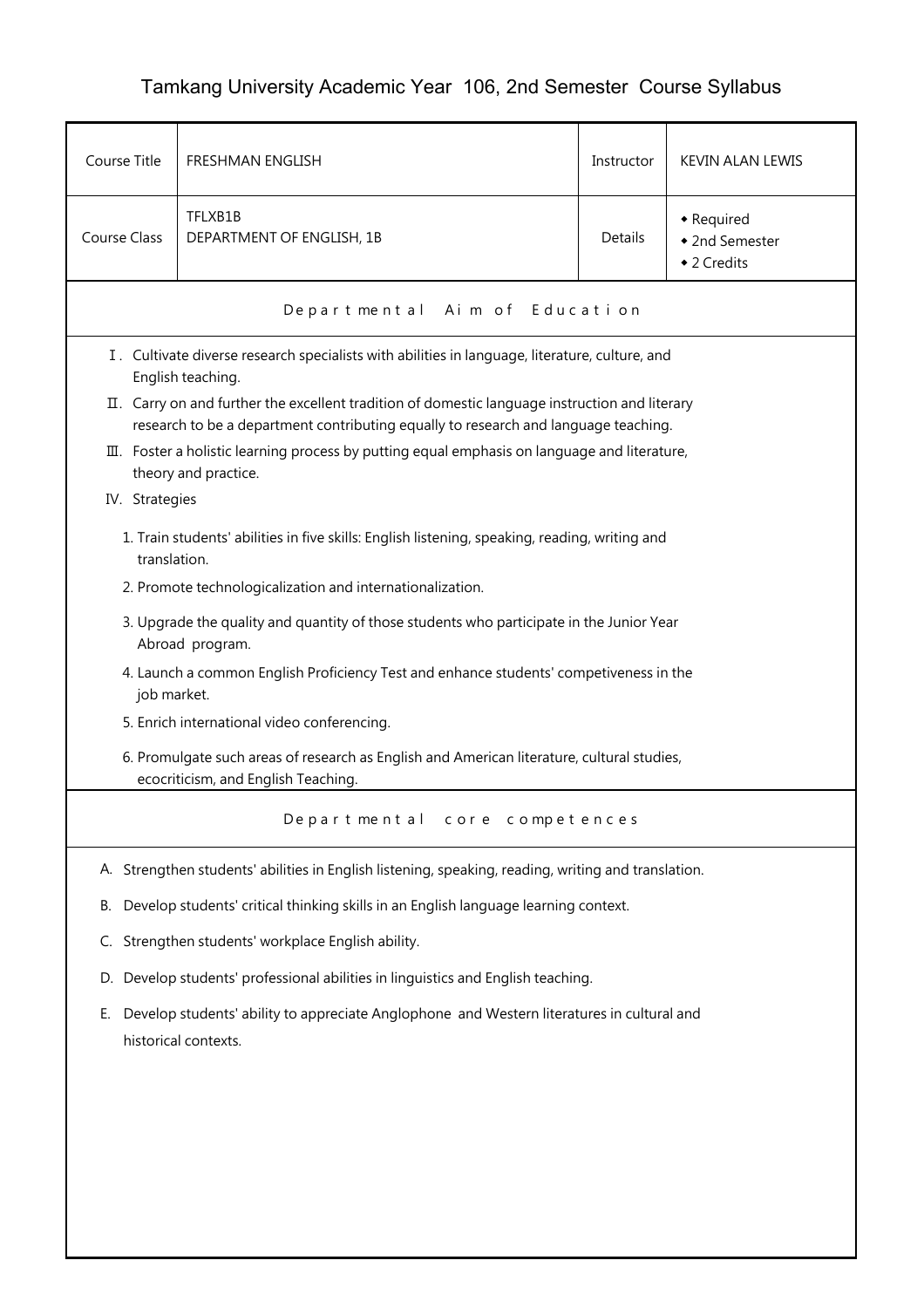|     | Course<br>Introduction                                                                                                                                                                                                                                                                                                                                                                                                                                                                                                                                                                                                                                                                                                                                                                                                                                                                                                                                                                                                                    | writing activities for review and consolidation.                                                                                                                                                       | The focus of this course is to develop reading skills with particular importance<br>placed on vocabulary development. There will also be occasional listening and |                     |                                  |  |
|-----|-------------------------------------------------------------------------------------------------------------------------------------------------------------------------------------------------------------------------------------------------------------------------------------------------------------------------------------------------------------------------------------------------------------------------------------------------------------------------------------------------------------------------------------------------------------------------------------------------------------------------------------------------------------------------------------------------------------------------------------------------------------------------------------------------------------------------------------------------------------------------------------------------------------------------------------------------------------------------------------------------------------------------------------------|--------------------------------------------------------------------------------------------------------------------------------------------------------------------------------------------------------|-------------------------------------------------------------------------------------------------------------------------------------------------------------------|---------------------|----------------------------------|--|
|     | The Relevance among Teaching Objectives, Objective Levels and Departmental core<br>competences<br>I.Objective Levels (select applicable ones) :<br>(i) Cognitive Domain<br>$\therefore$ C1-Remembering,<br>$C2$ -Understanding,<br>C3-Applying,<br>$C5$ -Evaluating,<br>C6-Creating<br>$C4$ -Analyzing,<br>(ii) Psychomotor Domain : P1-Imitation,<br>P2-Mechanism,<br>P3-Independent Operation,<br>P4-Linked Operation, P5-Automation,<br>P6-Origination<br>A2-Responding,<br>A3-Valuing,<br>(iii) Affective Domain : Al-Receiving,<br>A5-Charaterizing,<br>A6-Implementing<br>A4-Organizing,                                                                                                                                                                                                                                                                                                                                                                                                                                            |                                                                                                                                                                                                        |                                                                                                                                                                   |                     |                                  |  |
|     | II. The Relevance among Teaching Objectives, Objective Levels and Departmental core competences :<br>(i) Determine the objective level(s) in any one of the three learning domains (cognitive,<br>psychomotor, and affective) corresponding to the teaching objective. Each objective should<br>correspond to the objective level(s) of ONLY ONE of the three domains.<br>(ii) If more than one objective levels are applicable for each learning domain, select the<br>highest one only. (For example, if the objective levels for Cognitive Domain include<br>C3, C5, and C6, select C6 only and fill it in the boxes below. The same rule applies to<br>Psychomotor Domain and Affective Domain.)<br>(iii) Determine the Departmental core competences that correspond to each teaching objective.<br>Each objective may correspond to one or more Departmental core competences at a time.<br>(For example, if one objective corresponds to three Departmental core competences: A,AD,<br>and BEF, list all of the three in the box.) |                                                                                                                                                                                                        |                                                                                                                                                                   |                     |                                  |  |
|     |                                                                                                                                                                                                                                                                                                                                                                                                                                                                                                                                                                                                                                                                                                                                                                                                                                                                                                                                                                                                                                           |                                                                                                                                                                                                        |                                                                                                                                                                   |                     | Relevance                        |  |
| No. |                                                                                                                                                                                                                                                                                                                                                                                                                                                                                                                                                                                                                                                                                                                                                                                                                                                                                                                                                                                                                                           | <b>Teaching Objectives</b>                                                                                                                                                                             |                                                                                                                                                                   | Objective<br>Levels | Departmental core<br>competences |  |
| 1   | consolidation.                                                                                                                                                                                                                                                                                                                                                                                                                                                                                                                                                                                                                                                                                                                                                                                                                                                                                                                                                                                                                            | The focus of this course is to develop reading skills with particular<br>importance placed on vocabulary development. There will also be<br>occasional listening and writing activities for review and |                                                                                                                                                                   | C <sub>2</sub>      | A                                |  |
|     | Teaching Objectives, Teaching Methods and Assessment                                                                                                                                                                                                                                                                                                                                                                                                                                                                                                                                                                                                                                                                                                                                                                                                                                                                                                                                                                                      |                                                                                                                                                                                                        |                                                                                                                                                                   |                     |                                  |  |
| No. |                                                                                                                                                                                                                                                                                                                                                                                                                                                                                                                                                                                                                                                                                                                                                                                                                                                                                                                                                                                                                                           | <b>Teaching Objectives</b>                                                                                                                                                                             | <b>Teaching Methods</b>                                                                                                                                           |                     | Assessment                       |  |
|     |                                                                                                                                                                                                                                                                                                                                                                                                                                                                                                                                                                                                                                                                                                                                                                                                                                                                                                                                                                                                                                           |                                                                                                                                                                                                        |                                                                                                                                                                   |                     |                                  |  |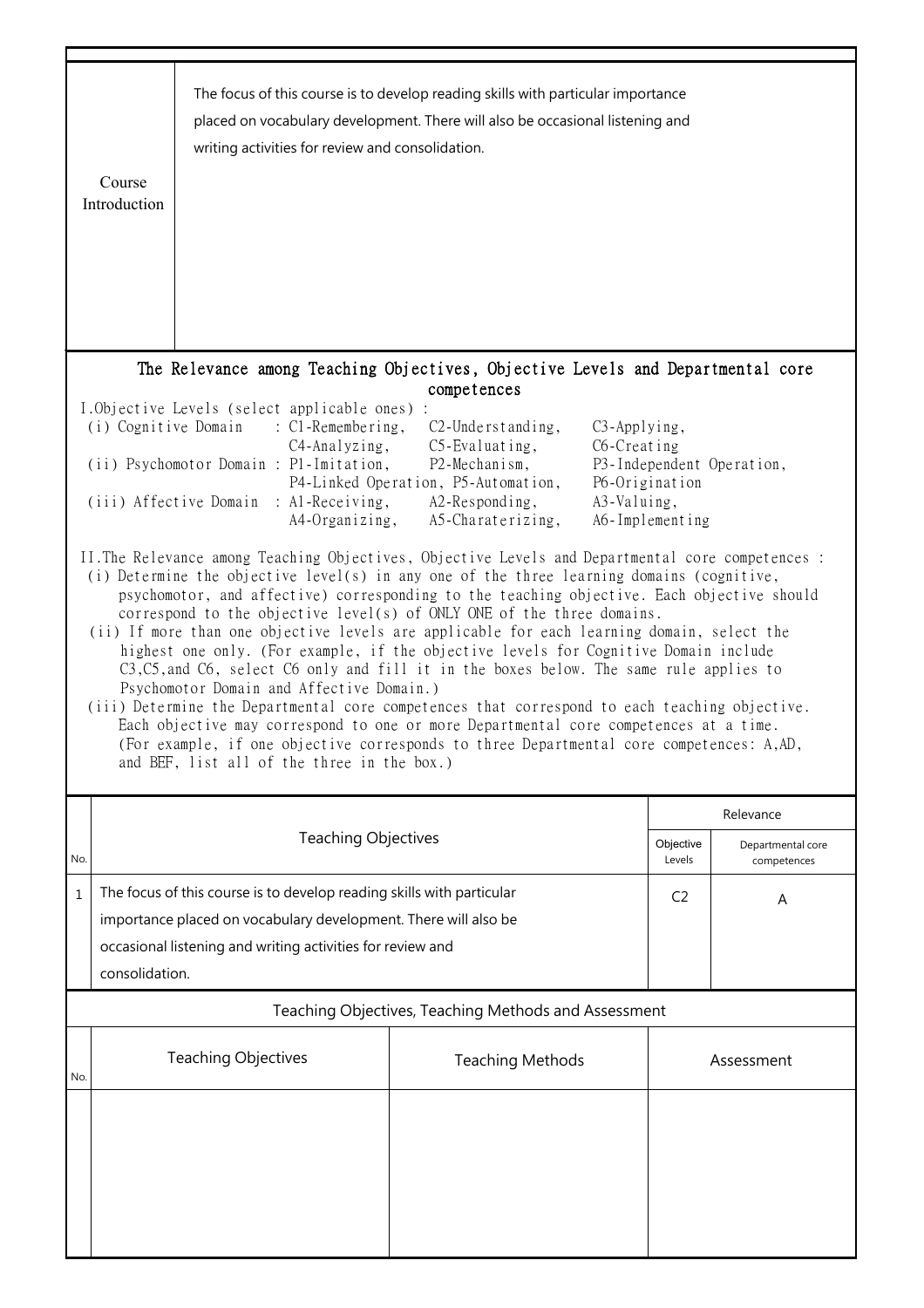| $\mathbf{1}$                                         |                                 | The focus of this course is to      | Lecture, Appreciation                                                                                                                                         | Written test, Participation |  |
|------------------------------------------------------|---------------------------------|-------------------------------------|---------------------------------------------------------------------------------------------------------------------------------------------------------------|-----------------------------|--|
| develop reading skills with particular               |                                 |                                     |                                                                                                                                                               |                             |  |
| importance placed on vocabulary                      |                                 |                                     |                                                                                                                                                               |                             |  |
|                                                      | development. There will also be |                                     |                                                                                                                                                               |                             |  |
|                                                      |                                 | occasional listening and writing    |                                                                                                                                                               |                             |  |
|                                                      | activities for review and       |                                     |                                                                                                                                                               |                             |  |
|                                                      | consolidation.                  |                                     |                                                                                                                                                               |                             |  |
|                                                      |                                 |                                     |                                                                                                                                                               |                             |  |
|                                                      |                                 |                                     | This course has been designed to cultivate the following essential qualities in TKU students                                                                  |                             |  |
|                                                      |                                 | Essential Qualities of TKU Students | Description                                                                                                                                                   |                             |  |
| A global perspective                                 |                                 |                                     | Helping students develop a broader perspective from which to<br>understand international affairs and global development.                                      |                             |  |
| $\diamondsuit$ Information literacy                  |                                 |                                     | Becoming adept at using information technology and learning<br>the proper way to process information.                                                         |                             |  |
| $\Diamond$ A vision for the future                   |                                 |                                     | Understanding self-growth, social change, and technological<br>development so as to gain the skills necessary to bring about<br>one's future vision.          |                             |  |
| $\diamondsuit$ Moral integrity                       |                                 |                                     | Learning how to interact with others, practicing empathy and<br>caring for others, and constructing moral principles with which<br>to solve ethical problems. |                             |  |
| $\diamondsuit$ Independent thinking                  |                                 |                                     | Encouraging students to keenly observe and seek out the<br>source of their problems, and to think logically and critically.                                   |                             |  |
| $\Diamond$ A cheerful attitude and healthy lifestyle |                                 |                                     | Raising an awareness of the fine balance between one's body<br>and soul and the environment; helping students live a<br>meaningful life.                      |                             |  |
| $\diamondsuit$ A spirit of teamwork and dedication   |                                 |                                     | Improving one's ability to communicate and cooperate so as to<br>integrate resources, collaborate with others, and solve<br>problems.                         |                             |  |
| $\diamondsuit$ A sense of aesthetic appreciation     |                                 |                                     | Equipping students with the ability to sense and appreciate<br>aesthetic beauty, to express themselves clearly, and to enjoy<br>the creative process.         |                             |  |
|                                                      |                                 |                                     | Course Schedule                                                                                                                                               |                             |  |
| Week                                                 | Date                            |                                     | Subject/Topics                                                                                                                                                | Note                        |  |
| 1                                                    | $107/02/26 \sim$<br>107/03/04   | Unit 4                              |                                                                                                                                                               |                             |  |
| 2                                                    | $107/03/05$ ~<br>107/03/11      | Unit 4                              |                                                                                                                                                               |                             |  |
| 3                                                    | $107/03/12$ ~<br>107/03/18      | Unit 4                              |                                                                                                                                                               |                             |  |
| 4                                                    | $107/03/19$ ~<br>107/03/25      | Unit 5                              |                                                                                                                                                               |                             |  |
| 5                                                    | $107/03/26$ ~<br>107/04/01      | Unit 5                              |                                                                                                                                                               |                             |  |
| 6                                                    | $107/04/02 \sim$<br>107/04/08   | Unit 6                              |                                                                                                                                                               |                             |  |
| 7                                                    | $107/04/09$ ~<br>107/04/15      | Unit 6                              |                                                                                                                                                               |                             |  |
| 8                                                    | $107/04/16$ ~<br>107/04/22      | Unit 6                              |                                                                                                                                                               |                             |  |
|                                                      |                                 |                                     |                                                                                                                                                               |                             |  |